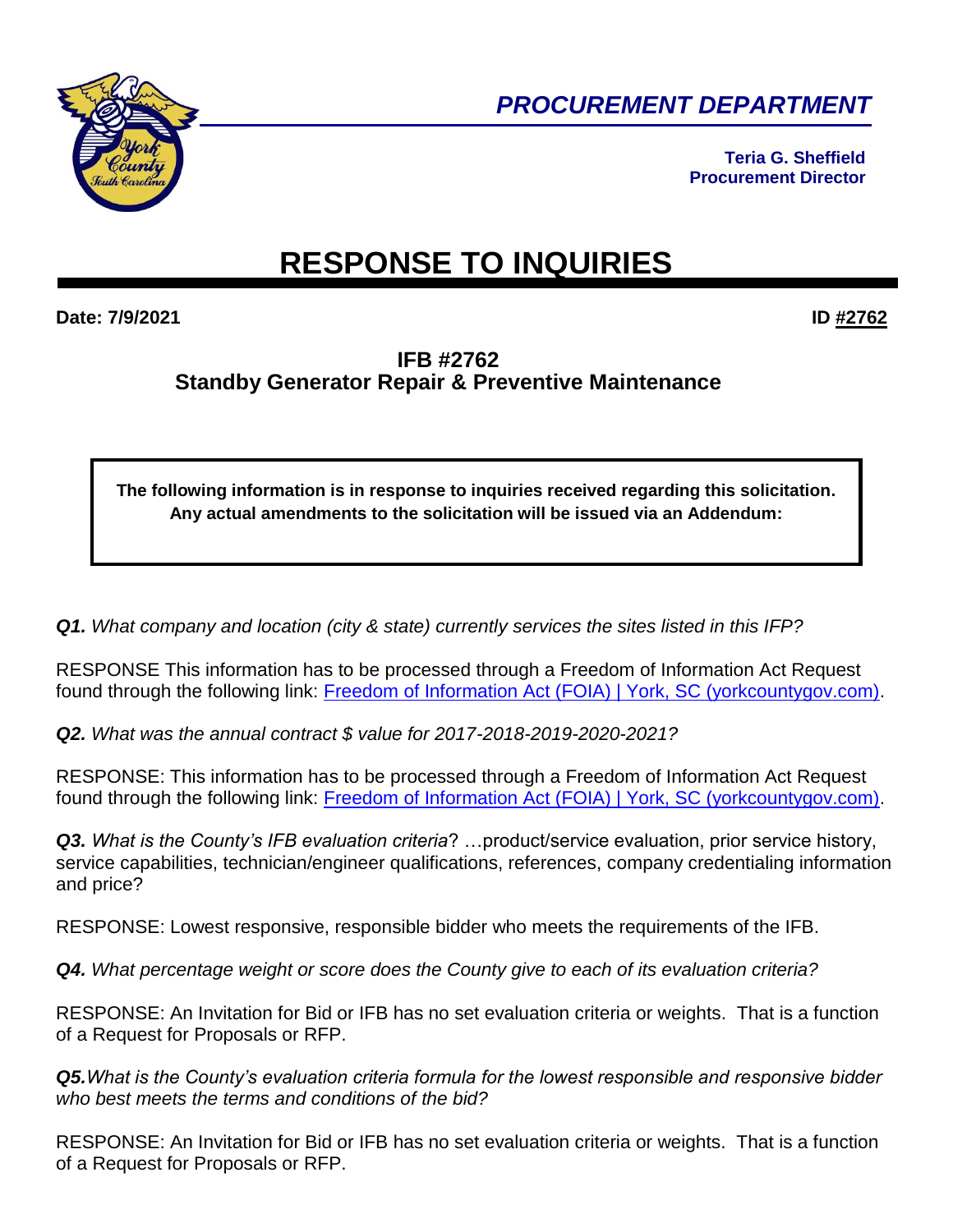*Q6. Will the lowest price AND ONLY THE LOWEST PRICE win the bid excluding all other evaluation criteria?* 

RESPONSE: The Lowest responsive, responsible bidder who meets the requirements of the IFB.

*Q7. What type technician / engineer certifications are required?* 

RESPONSE: The winning company/contractor must have the qualifications to work on each type of generator listed.

*Q8. Does the city require coolant and/or oil analysis to determine fluids contamination or potential generator or accessory?*

RESPONSE: Section 1.3, B; Each of these fluids should be tested periodically to ensure they are still within OEM specifications. Fluids that fall outside of spec can place the engine at risk—including reduced efficiency, shorter lifespan, inability to start on demand or even engine damage and failure.

*Q9. Has the city established a service protocol for ATS, breaker and/or switchgear inspection, testing and maintenance?*

RESPONSE: Please reference Section 1.3.

*Q10. Do any of your site staff or engineers require certification training (Wastewater | Prime Power)?* 

RESPONSE: Per the solicitation, your company must be licensed or certified to work on each type of generator.

*Q11. Does the city follow NFPA-110 guidelines Chapter 8 covering performance requirements for emergency and standby power systems inspection, testing and maintenance?* 

RESPONSE: This solicitation is written in accordance to NFPA 101 and NFPA 110.

*Q12. Do all of the listed generators require this 30 minute load test and at what intervals?* 

RESPONSE: All generators during the Major PM service require a 30 minute load test.

*Q13. If so, are these in fact a load bank test or a building load test?*

RESPONSE: This is a load test to ensure that all generator power to each location is performing correctly.

*Q14. Can we please get clarification on the m. Load Bank Test Bidder should convert load of electrical to Generator power for a term of no less than 30 minutes? Do you want a building transfer of power or an actual external load bank applied to each unit? Nfpa 110 requires 1.5 hour load banks annually on diesel units. Natural gas units do not require the 1.5 hour load banks.* 

RESPONSE: The test should be the load of the building, since there are 4 inspections this translates to 30 minutes a piece.